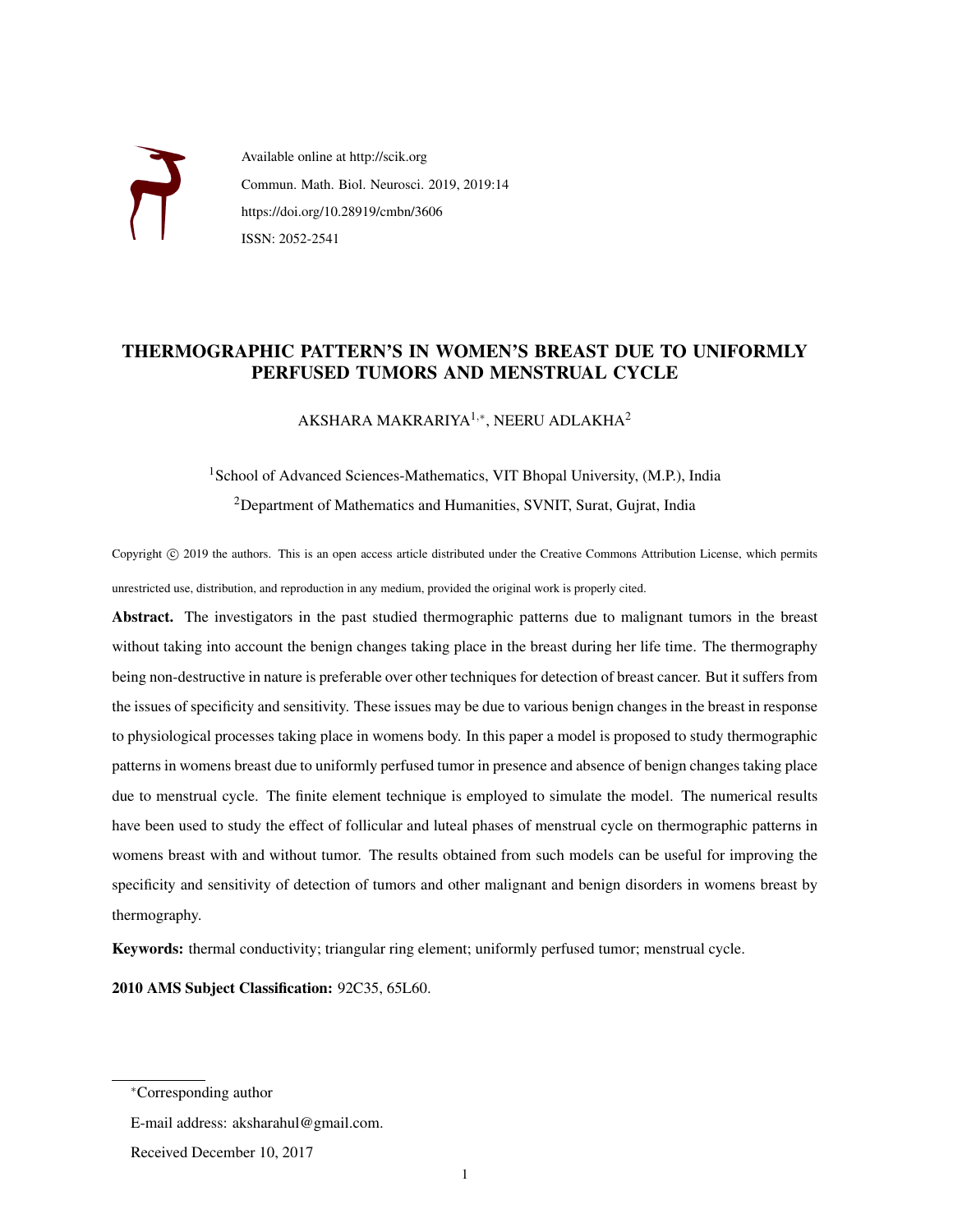### 1. Introduction

Thermography is prefered over mammography and ultra sound because it is non invasive radiation and pain free imaging approach and it is non destructive in nature. Thermography uses infrared detectors to detect heat and increased vascularity that may be related to angiogenesis. It can detect physiological changes years prior to any other screening method. It is also very sensitive to fast growing aggressive tumors. Thermography can work as earlist warning system with breast tissues and physiological changes. Its average senstivity and specificity is 90% each [42].

Premenstrual breast swelling and tenderness, or cyclical mastalgia, is a common concern among women. The symptom is part of a group of symptoms called premenstrual syndrome, or PMS. Premenstrual breast swelling and tenderness can also be a sign of fibrocystic breast disease. Fibrocystic breast disease is a term used to describe painful, lumpy breasts prior to the menstrual period. Women with this condition often notice large, benign (noncancerous) lumps in their breasts prior to their monthly periods. Fluctuating hormone levels account for most episodes of premenstrual breast swelling and tenderness. The hormones rise and fall during a normal menstrual cycle. The exact timing of the hormonal changes varies for each woman. Estragon causes the breast ducts to enlarge. Progesterone production causes the milk glands to swell. Both of these events can cause the breasts to feel sore. Estragon and progesterone both increase during the second half of the cycle days 14 to 28 in a "typical" 28-day cycle [41]. Estragon peaks in the middle of the cycle, while progesterone levels rise during the week before menstruation. The hormonal activity in the breast will affect thermographic imaging to some degree [42]. Hormonal changes occur during menstrual cycle, physical stress, mental stress, physiological stress and with the increasing age, change in climatic condition and eating habits. Thus, the benign changes in womens breast during menstrual cycle can affect the thermographic patterns in womens breast. This may lead to false positive and false negative test for women with breast tumour during various phases of menstrual cycle. The study of thermographic patterns in womens breast involving malignant tumour during various phases of menstrual cycle will give us better insights of thermographic relationship with malignant and benign changes in womens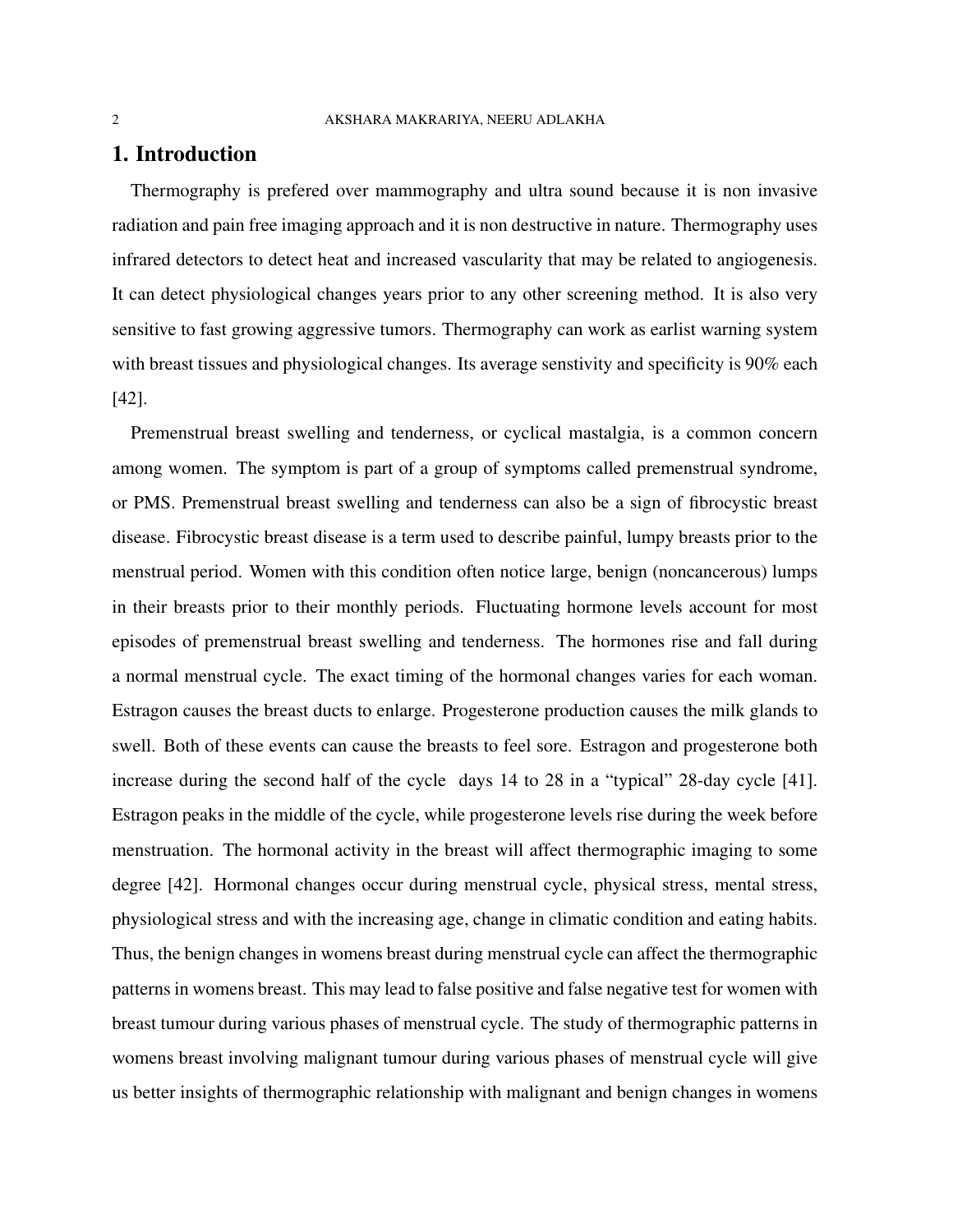breast which in turn will be useful for having better insights of thermographic specificity and sensitivity due to these benign and malignant changes.

Patterson [26] performed the experimental investigations to study temperature distribution in the human peripheral region. The theoretical investigations are also reported in the literature for study of temperature distribution in peripheral tissues of flat regions of human body like trunk [10, 11, 12, 13, 33, 34, 35], the cylindrical shaped human organs like limbs [1, 2, 4, 5, 6, 13, 36,37] and spherical shaped organs like human head [15, 16, 17,18, 19] and womans breast [19,22,24] under normal, physiological and environmental conditions. Also, theoretical studies on thermal effect of malignant tumors in various regions of human body like flat, cylindrical and spherical shaped organs [3, 20, 21, 23, 26, 27, 28, 29, 39, 40] are reported in the literature. Acharya , Saxena & Gurung [7,8] studied temperature distribution in dermal layers of male versus female subjects under normal, environmental and physiological conditions for one and two-dimensional cases. Acharya Saxena & Gurung [9] investigated this temperature distribution in peripheral regions of female subject during menstrual cycle.

From the literature survey, it is evident that very little attention is paid to study the thermal effect of tumor during menstrual cycle of women's breast. No investigation is reported for the study of effect of tumors on temperature in womens breast during various phases of the menstrual cycle. In this paper, a model is proposed to study the thermal changes in womens breast due to malignant and benign disorders like tumors and different phases of menstrual cycle. The mathematical model and method are presented in the next section.

# 2. Mathematical Models

For a two-dimensional steady state case, the partial differential equation for heat flow in spherical organs of human body is given by [32]:

(1) 
$$
\frac{1}{r^2}\frac{\partial}{\partial r}\left(Kr^2\frac{\partial T}{\partial r}\right) + \frac{1}{r^2\sin\theta}\frac{\partial}{\partial \theta}\left(K\sin\theta\frac{\partial T}{\partial \theta}\right) + m_b c_b (T_A - T) + \overline{S} = 0
$$

Where *K*= thermal conductivity of tissue,  $m_b$  = blood mass flow rate,  $c_b$  = specific heat of blood,  $T_A$  = blood temperature, *T* = tissue temperature at position *r* measured from the center towards skin surface ,  $\overline{S}$  = rate of metabolic heat generation in tissue. We consider  $T_A = T_b$  as the blood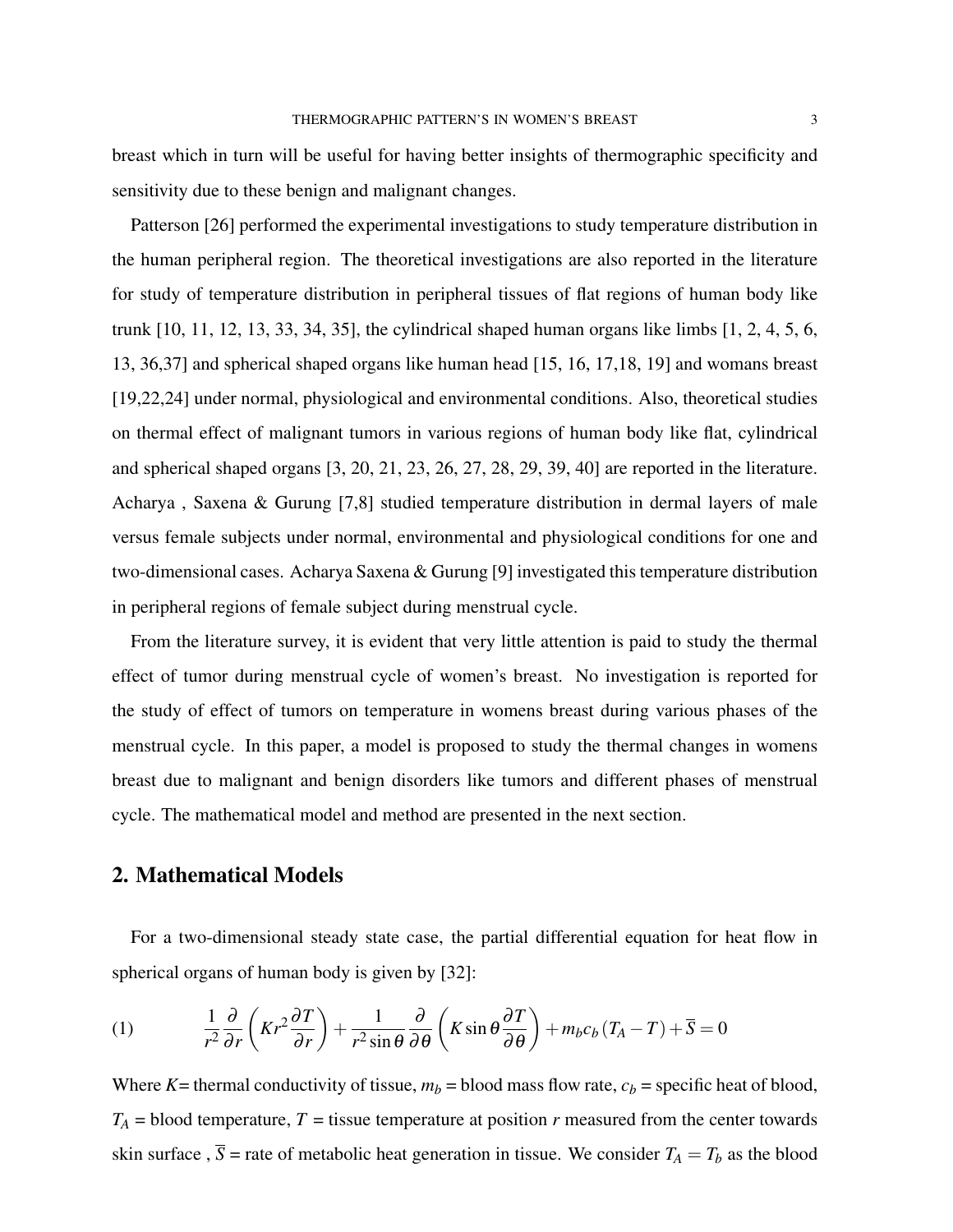flows in arteries from core at body core temperature  $T_b = 37°C$ . In order to incorporate the metabolic heat generation in normal and malignant tissues, the term  $\overline{S}$  is expressed as

$$
\overline{S} = S + W
$$

Here S represents controlled metabolic heat generation in normal tissues and W represents uncontrolled rates of metabolic heat generation in malignant tissues. The terms S and W will depend on position. In the regions of normal tissues W=0 while in malignant tissues W dominates over S and therefore S=0 [20].

The female breast is assumed to be hemispherical in shape. Also, the physiological structure is assumed to be symmetric along angular directions involving uniformly perfused tumor. The SST (Skin and Subcutaneous tissues) region of the breast is divided into the eleven layers, namely epidermis as one layer, dermis as nine layers and subcutaneous tissues as one layer. Here the properties are most variable in the dermis layers. Also, the elliptical shaped tumor is assumed to be present in the dermis. Therefore, dermis is divided in to nine layers to incorporate the shape of tumor. This shape is assumed in order to study the relationship between temperature profiles and the shape of the tumor. Considering elliptical shaped tumor gives us the flexibility to assign the different values to major and minor radius to match it with the different elliptical and spherical shapes of the tumor [20]. This can be done very easily in our model by giving appropriate data input in our program regarding radial and angular coordinates. Further the finer mesh in dermis gives us flexibility to assign independent values to the parameters in each element to incorporate variations in the properties of this layer.

The outer surface of the hemispherical region is exposed to the environment and heat loss at this surface takes place mainly due to conduction, convection, radiation, and evaporation [33]. Hence the boundary condition imposed at the outer surface is given by:

(3) 
$$
-K\frac{\partial T}{\partial r} = h(T - T_a) + LE \quad at \quad r = r_n , \quad \theta \in (0, \pi)
$$

Where h is the heat transfer coefficient, Ta is the atmospheric temperature, L and E are, latent heat and rate of sweat evaporation, respectively.  $r_n$  is the radius of the outer surface of the breast.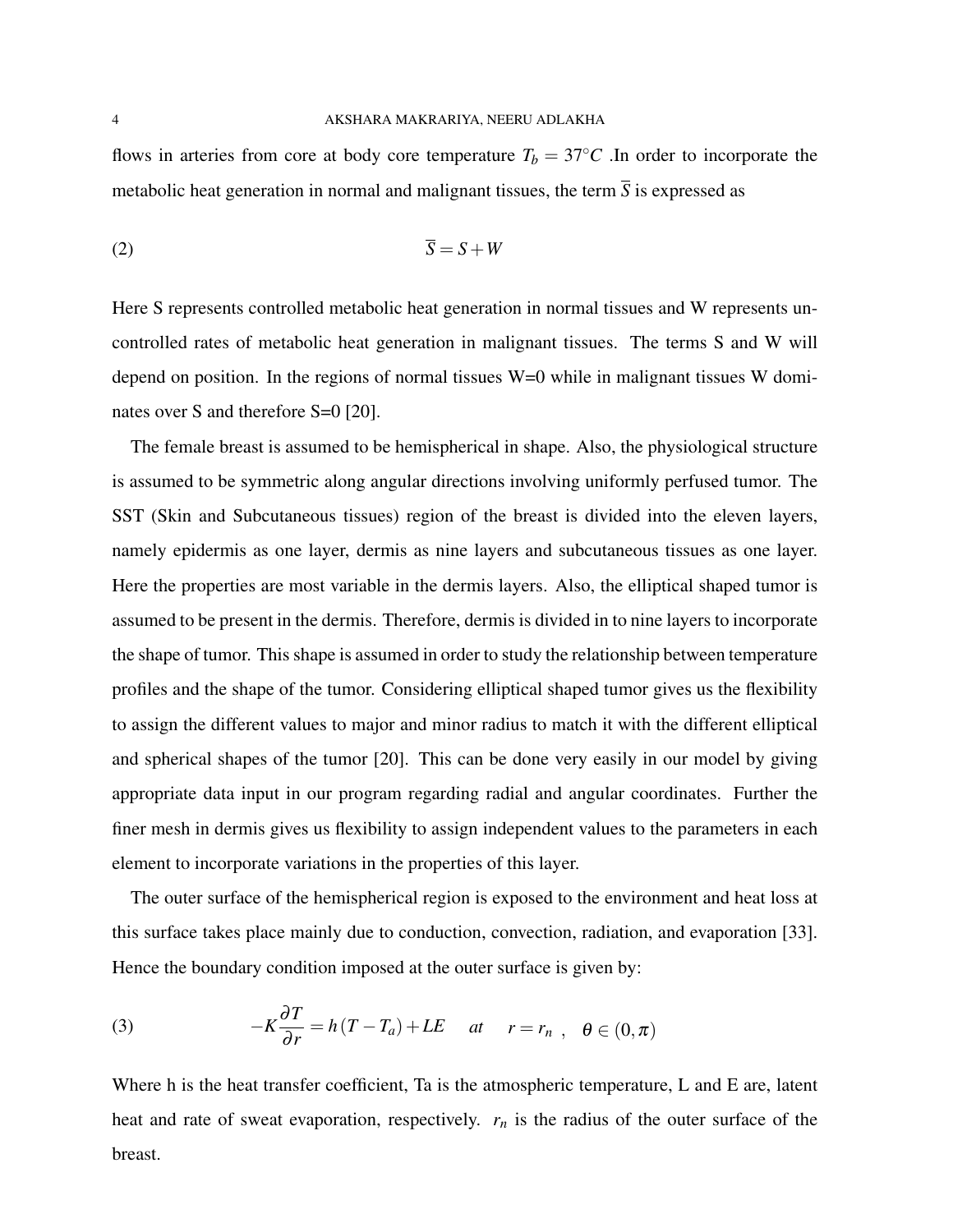The lower circle of the hemispherical region rests on the trunk of the human body. This region has angular coordinates  $\varphi = 0$  to  $2\pi$ . The core region of the breast at the base is near the trunk core and is maintained at  $T=T_b$ . The angular coordinate  $\varphi$  for semi-circle representing hemispherical surface bulging outwards from trunk lies between  $\varphi = 0$  to  $\varphi = \pi$ . The points with  $\varphi = \pi/2$  represent the extreme part of the breast core. This is also maintained at body core temperature for moderate and high atmospheric temperatures. But at lower atmospheric temperatures, the extreme part of the breast core will be at a lower temperature than that at the base of hemisphere [22]. Thus, two sets of boundary conditions at the core of breast are considered as given below:

#### 2.1 Case I:

At moderate and higher atmospheric temperatures, the inner boundary of human breast is maintained at a uniform core temperature . Thus,

(4) 
$$
T(r, \theta) = T_b \quad at \quad r = r_0
$$

Where  $r_0$  is the radius of core of the breast.

### 2.2 Case II:

At low atmospheric temperatures, the core temperature of woma's breast is variable along angular direction  $\theta$ . This is because the warm blood flows in arteries at  $T_b$  from the core of the trunk to the core of woman's breast and the same blood reaching extreme (peripheral) parts of the breast by capillaries cools down and returns back from extremities of the breast through veins at lower temperature than the body core temperature [24]. Hence the following boundary condition is imposed

(5) 
$$
T(r, \theta) = F(\theta) \quad at \quad r = r_0
$$

Where  $F(\theta) = g_1 + g_2\theta + g_3\theta^2$  and

(6)  

$$
T(r_0, \theta) = \alpha \quad at \quad \theta = 0
$$

$$
T(r_0, \theta) = \beta \quad at \quad \theta = \pi/2
$$

$$
T(r_0, \theta) = \gamma \quad at \quad \theta = \pi
$$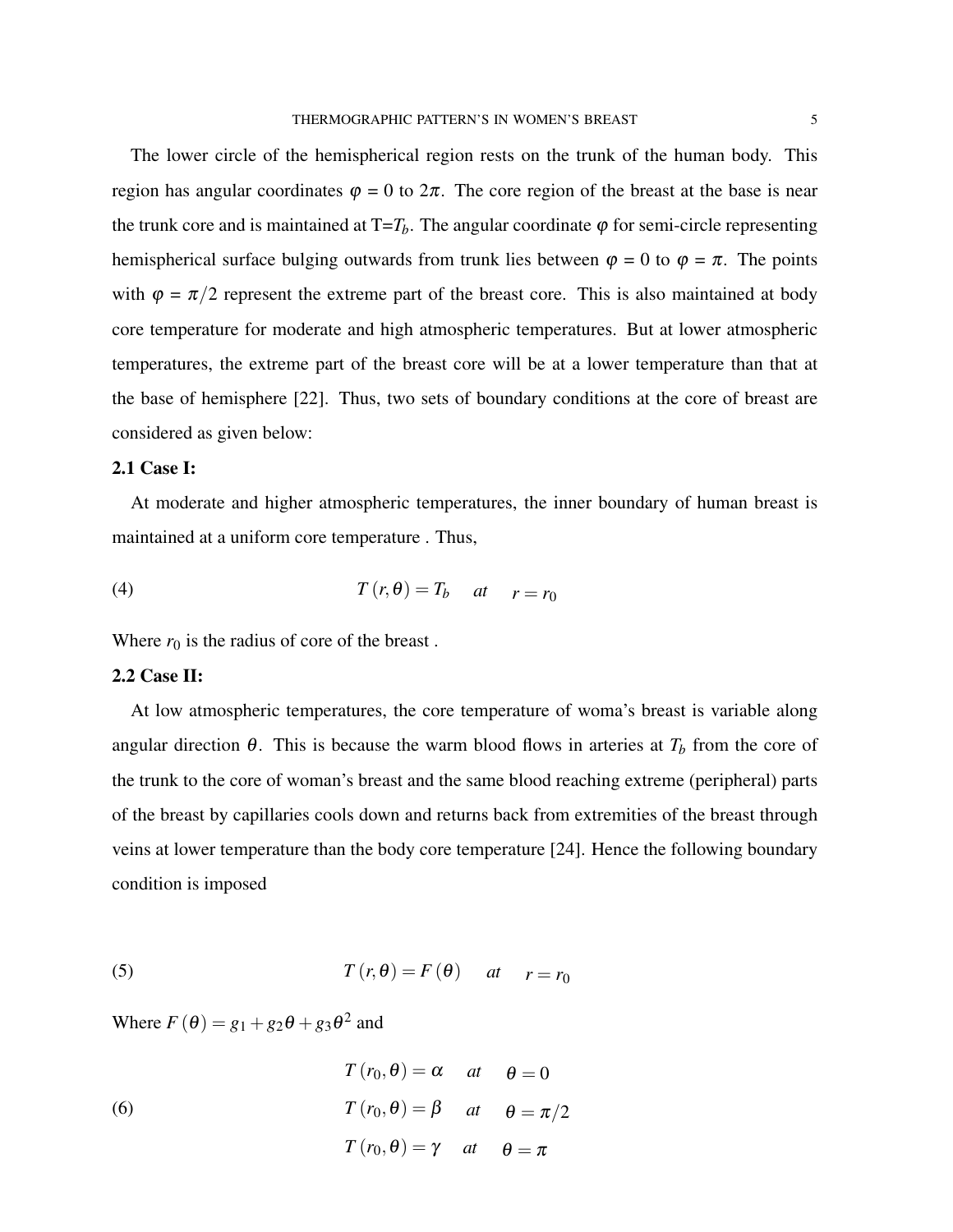Here  $\alpha$ , and  $\gamma$  are the temperatures of the portion of core of the breast near the trunk and therefore taken to be equal to the body core temperature  $T_b$ . Here  $\beta$  is the temperature of the position of extreme part of the breast core ( $\theta = \pi/2$ ) at a radial distance  $r_0$  from the trunk and is generally lower than  $\alpha$ , and  $\gamma$  at low atmospheric temperature. The values of the constants  $g_1$ ,  $g_2$  and  $g_3$  are determined by using conditions (6).

Equation  $(1)$  along with the boundary conditions  $(3)$  and  $(4)$  in the variational form is written as given below:

(7)  
\n
$$
I^{(e)} = \frac{1}{2} \iint_{\Omega} \left[ K^{(e)} r^2 \left( \frac{\partial T^{(e)}}{\partial r} \right)^2 + K^{(e)} \left( \frac{\partial T^{(e)}}{\partial \theta} \right)^2 + \left\{ M^{(e)} \left( T_A^e - T^{(e)} \right)^2 - \left( S^{(e)} + W^{(e)} \right) \right\} r^2 dr d\theta \right]
$$
\n
$$
+ \frac{\lambda^{(e)}}{2} \iint_{\Omega_1} \left\{ h \left( T^{(e)} - T_a \right)^2 + 2LET^{(e)} \right\} r^2 d\theta \quad \text{for} \quad e = 1(1)352
$$

Where  $\Omega(r, \theta)$  is the boundary of  $e^{th}$  element and  $\Omega_1$  is the boundary of outer surface  $K^{(e)}, M^{(e)},$  $\boldsymbol{S}^{(e)}, \boldsymbol{W}^{(e)}, T_A^{(e)}$  $A^{(e)}$  and  $T^{(e)}$  denote the values of *K*, *M*, *S*, *W*, *T<sub>A</sub>* respectively in *e*<sup>th</sup> element.  $\lambda^{(e)} = 1$  for elements along the surface and  $\lambda^{(e)} = 0$  for all elements which are not along the outer surface. The region is discretized into three hundred fifty-two triangular ring elements of different sizes in order to match the geometry of the region and incorporate the minute details of physiology such as structure and in homogeneity of the region [20]. As shown in Fig (1), dividing the region into a sufficient number of elements gives us flexibility in assigning the independent values to the physical and physiological parameters in each sub region. The blood flow and metabolic activity in a tumor is found to vary between 0 to 7 times of that in normal tissues [28]. Accordingly, the different values have been assigned to blood mass flow and metabolic heat generation in uniformly perfused tumors.

The following bilinear shape function for variation of temperature within each element has been taken as:

(8) 
$$
T^{(e)} = c_1^{(e)} + c_2^{(e)}r + c_3^{(e)}\theta
$$

 $c_1^{(e)}$  $\binom{(e)}{1}, \binom{(e)}{2}$  $\binom{e}{2}$ , and  $c_3^{(e)}$  $\binom{e}{3}$  are constants for the  $e^{th}$  element.

The element sizes are taken to be smaller in dermis and tumor. As the variations in the physical and physiological parameters are more in these sub regions. However, the properties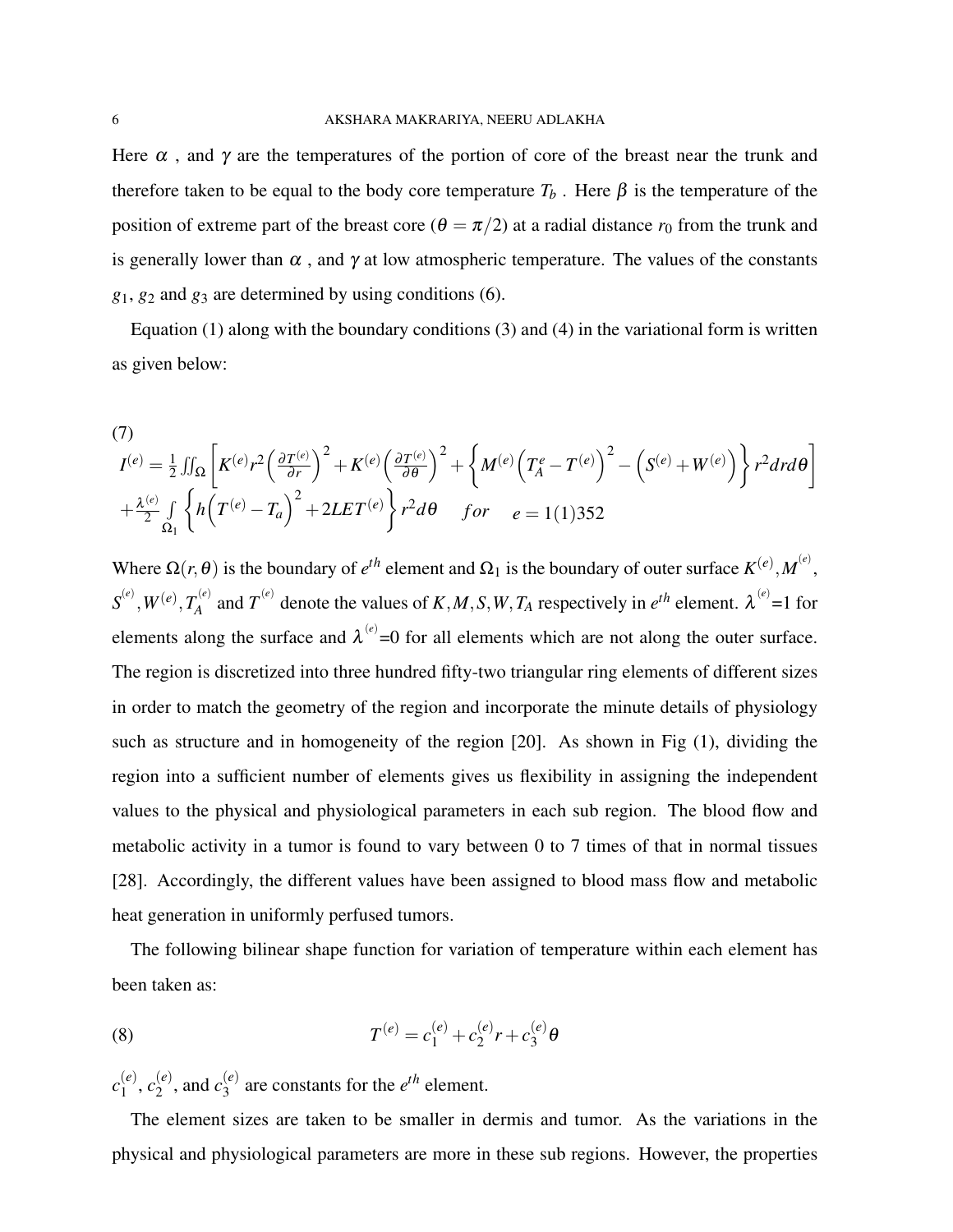are almost uniform in sub dermal tissues and epidermis, hence elements of bigger size have been used to discretize these sub regions. As a particular case, the following values have been assigned to the parameters K, M, S and W for each element.

# 3. Values of parameters

### 3.1 Parameters for each element when N=352:

Sub dermal Tissues: (e=1 (22) 331 and 2 (22) 332)

$$
K^{(e)} = K_1, M^{(e)} = M_1, S^{(e)} = S_1, W^{(e)} = 0
$$

Dermis (Normal Tissues):  $(e=i(22) 330+i ; i = 3 (1) 18)$ 

$$
K^{(e)}=K_2, M^{(e)}=M_2, S^{(e)}=S_2, W^{(e)}=0\\
$$

Epidermis: (e=21 (22) 351 and e= 22 (22) 352)

$$
K^{(e)} = K_3, M^{(e)} = M_3, S^{(e)} = S_3, W^{(e)} = 0
$$

Tumor Region: (e= 120 to 125, 140 to 149, 161 to 172 ,183 to 194 , 206 to215, 230 to 235)

$$
K^{(e)} = K, M^{(e)} = M_1, S^{(e)} = 0, W^{(e)} = \eta^{(e)}S_1
$$

Here N is the number of elements

### 3.2 Parameters for each element when N=704:

Sub dermal Tissues: (e=1 (22) 683 and 2 (22) 684)

$$
K^{(e)} = K_1, M^{(e)} = M_1, S^{(e)} = S_1, W^{(e)} = 0
$$

Dermis (Normal Tissues):  $(e=i(22) 680+i ; i = 3 (1) 18)$ 

$$
K^{(e)}=K_2, M^{(e)}=M_2, S^{(e)}=S_2, W^{(e)}=0\\
$$

Epidermis: (e=21 (22) 703 and e= 22 (22) 704)

$$
K^{(e)}=K_3, M^{(e)}=M_3, S^{(e)}=S_3, W^{(e)}=0
$$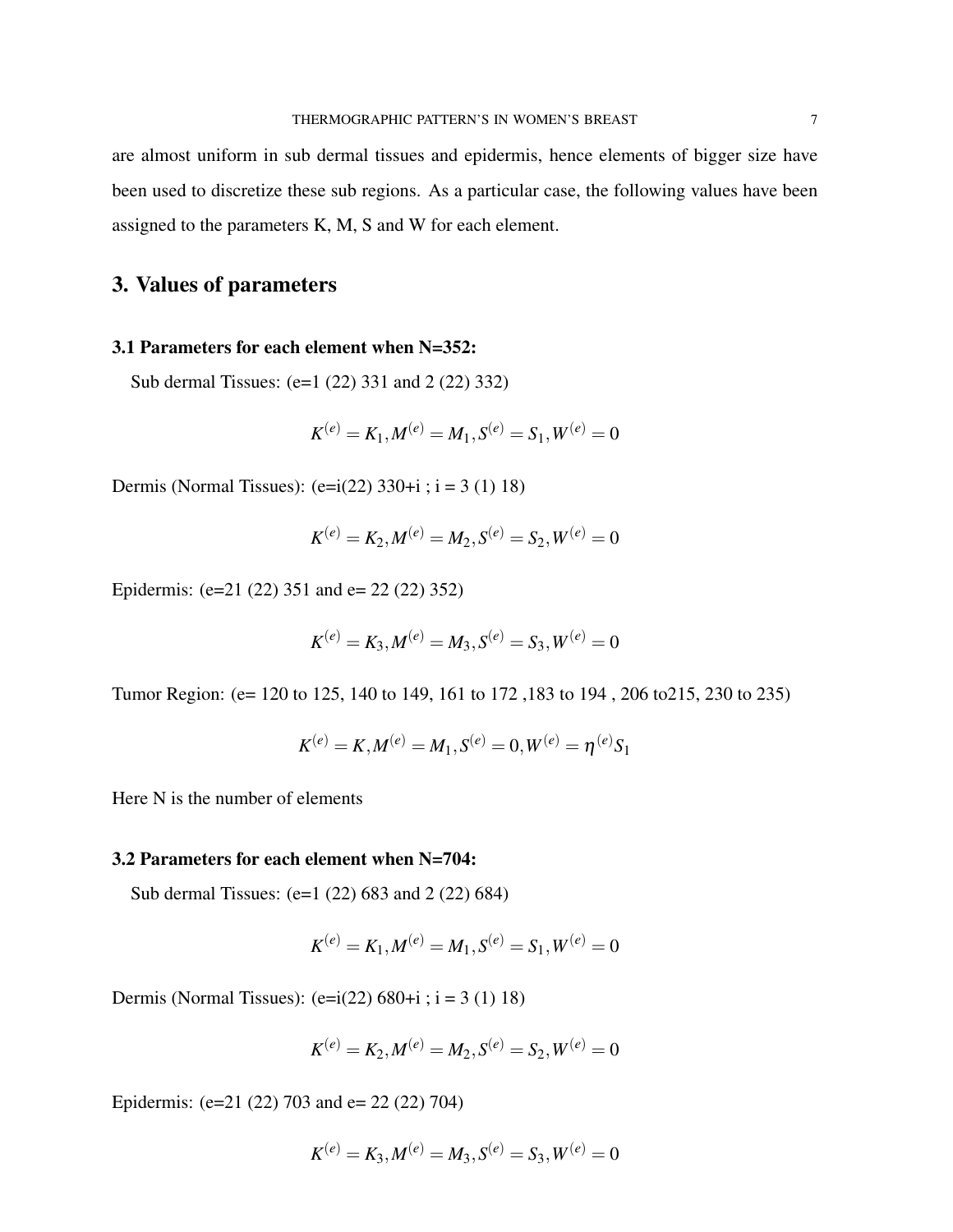Tumor Region: (e= 231 to 235, 250 to 259, 271 to 282, 293 to 304, 315 to326, 337 to 348, 359 to 370 , 381 to 392, 403 to 414 , 425 to 436, 448 to 457 and 472 to 477 )

$$
K^{(e)} = K, M^{(e)} = M_1, S^{(e)} = 0, W^{(e)} = \eta^{(e)} S_1
$$

Using above values of parameter, the integral (7) is evaluated for each element and assembled to obtain.

$$
(9) \t\t I = \sum_{i=1}^{n} I
$$

The integral I is minimized with respect to each nodal temperature  $T_i$ .  $i = 1, 2, 3, -1, n$ . This leads to a system of linear algebraic equations given below;

(10) 
$$
[X]_{n\times n} \left[\overline{T_{n\times 1}}\right] = [Y]_{n\times 1}
$$

Here,  $\overline{T} = \begin{bmatrix} T_1 & T_2 & T_3 & - & - & - & T_n \end{bmatrix}^T$ , Where  $T_n$  denotes the  $n^{th}$  nodal point temperature and n is the number of nodal points= 204.

The Gauss elimination method has been used to obtain the solution of system (10). A computer program in MATLAB 10.11 is developed to find numerical solution to the entire problem. The time taken for simulation is nearly 2 minutes on Core(TM) i7 CPU M 7580 @ 2.13 GHz processing speed and 8 GB memory.

# 4. Numerical Results

The numerical results are obtained using the values of the physical and physiological constant [28,29] given below:

K1= 0.060 cal/ cm-min-*deg*<sup>0</sup>C, K2= 0.045 cal/ cm-min-*deg*<sup>0</sup>C, K3=0.030 cal/ cm-min $deg^0\text{C}$  , K=0.0845 cal/ cm-min- $deg^0\text{C}$  , Tb= 37 $^0\text{C}$  , h= 0.009 cal/*cm*<sup>2</sup>-min- $deg^0\text{C}$  , L=579 cal/gm., The values of M, S, and E used in this study are given in Table 1:  $M_2 = M_1/2, M_3 =$  $0, S_2 = S_1/2, S_3 = 0.$ 

The simulation was performed for N=352 elements initially. Then again, the simulation was performed by taking N=704 elements. We get a temperature of 36.4666 at node number 103 in women's breast during luteal phase of menstrual cycle with uniformly perfused tumor for model with N=352 elements and temperature 36.4676 at node number 199 in women's breast during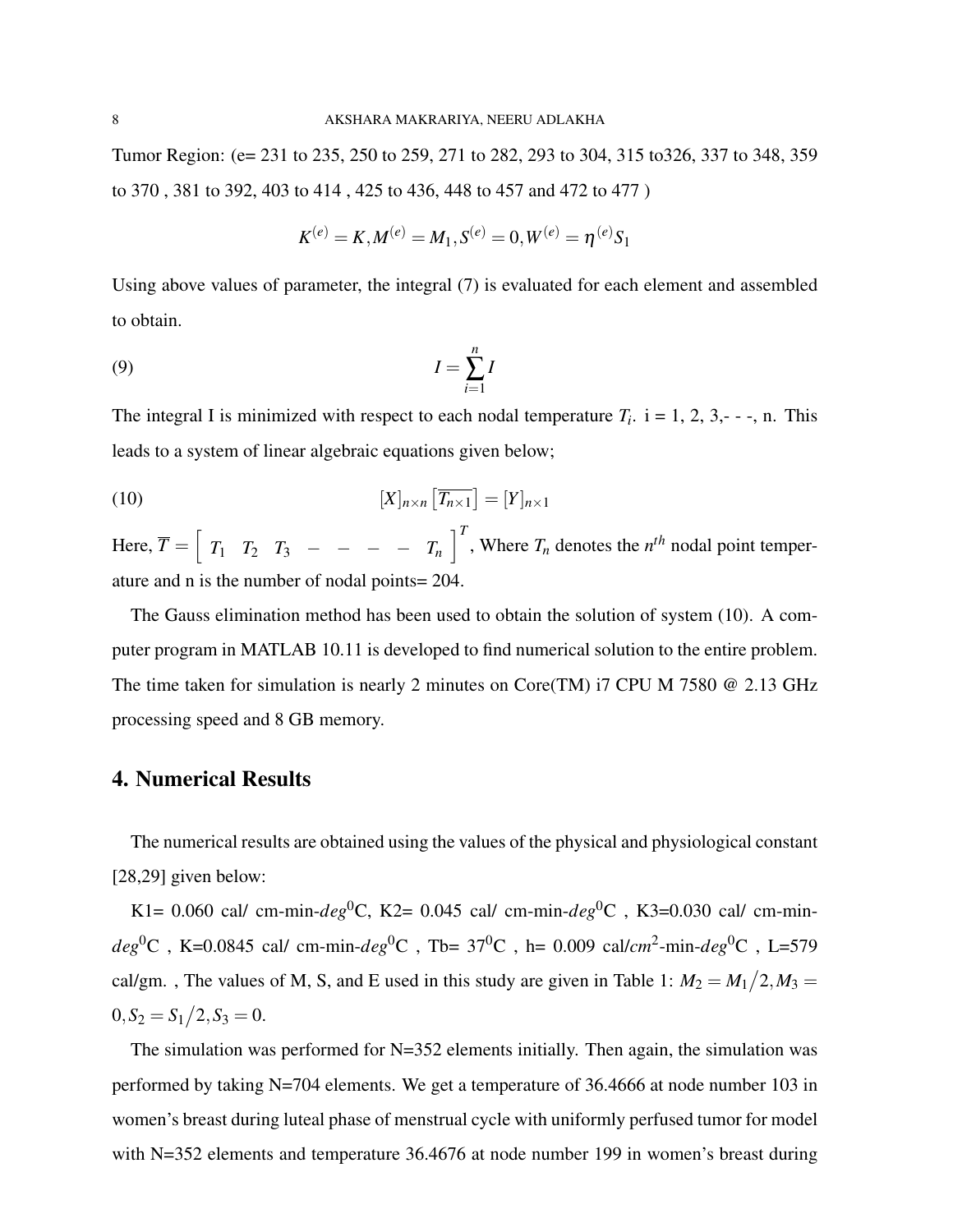TABLE 1. Values of Parameters (Saxena, Bindra and Pardasani 1984, 1991, Acharya, Gurung & Saxena.2014)

| Atmospheric tem. $ M_{max}  S_{max}$ |       |        | F                                                                           |
|--------------------------------------|-------|--------|-----------------------------------------------------------------------------|
| $15^{o}c$                            | 0.003 | 0.0357 | 0.0                                                                         |
| $23^{o}c$                            | 0.018 | 0.018  | 0.0, 0.24 x $10^{-3}$ , 0.48 x $10^{-3}$                                    |
| $33^{o}c$                            |       |        | 0.315   0.018   0.0, 0.24 x $10^{-3}$ , 0.48 x $10^{-3}$ , 0.72 x $10^{-3}$ |

| Atmospheric tem. $ m_b$ follicular $ m_b$ luteal $ S_{\text{follicular}} $ |         |         |         | $S_{luted}$ |
|----------------------------------------------------------------------------|---------|---------|---------|-------------|
| $15^{o}c$                                                                  | 0.01538 | 0.02197 | 0.0665  | 0.0707      |
| $23^{o}c$                                                                  | 0.09228 | 0.13182 | 0.03325 | 0.03535     |
| $33^{o}c$                                                                  | 0.1538  | 0.2197  | 0.03325 | 0.03535     |

luteal phase of menstrual cycle with uniformly perfused tumor for model with N=704 elements. The error is [(36.4676 - 36.4666)/36.4676] \*100 which works out to be 27.42 x 10<sup>-6</sup>% only. For better clarity, we take the ratio to four decimal places (0.4666/0.4676) \* 100=99.78% and call this the confidence level. A confidence level of 100 implies that a saturation point has been reached. In this paper, the simulation was performed by increasing the number of elements N= 1056, 1408, 1760, 2112. The saturation point was achieved for N=1760. In this work, we have used N=352 elements as the number of elements in our models as we can safely say that results are mesh insensitive at this number.

For a particular sample of peripheral tissue layers, r for the different layers is assigned the following values:

 $r_0$ =8cm;  $r_1$ =8.5 cm;  $r_2$ =8.54 cm;  $r_3$ =8.58 cm;  $r_4$ =8.62 cm;  $r_5$ =8.66 cm;  $r_6$ =8.7 cm;  $r_7$ =8.74cm; *r*<sub>8</sub>=8.78 cm; *r*<sub>9</sub>=8.82 cm; *r*<sub>10</sub>=8.9 cm; *r*<sub>11</sub>=9.1 cm

# 5. Discussion:

#### 5.1 Case: I

Graphs have been plotted among T, r and  $\theta$  for different values of atmospheric temperatures, E and  $\eta$ . Where  $\eta$  is parameter to represent ratio of metabolic activity in tumor and normal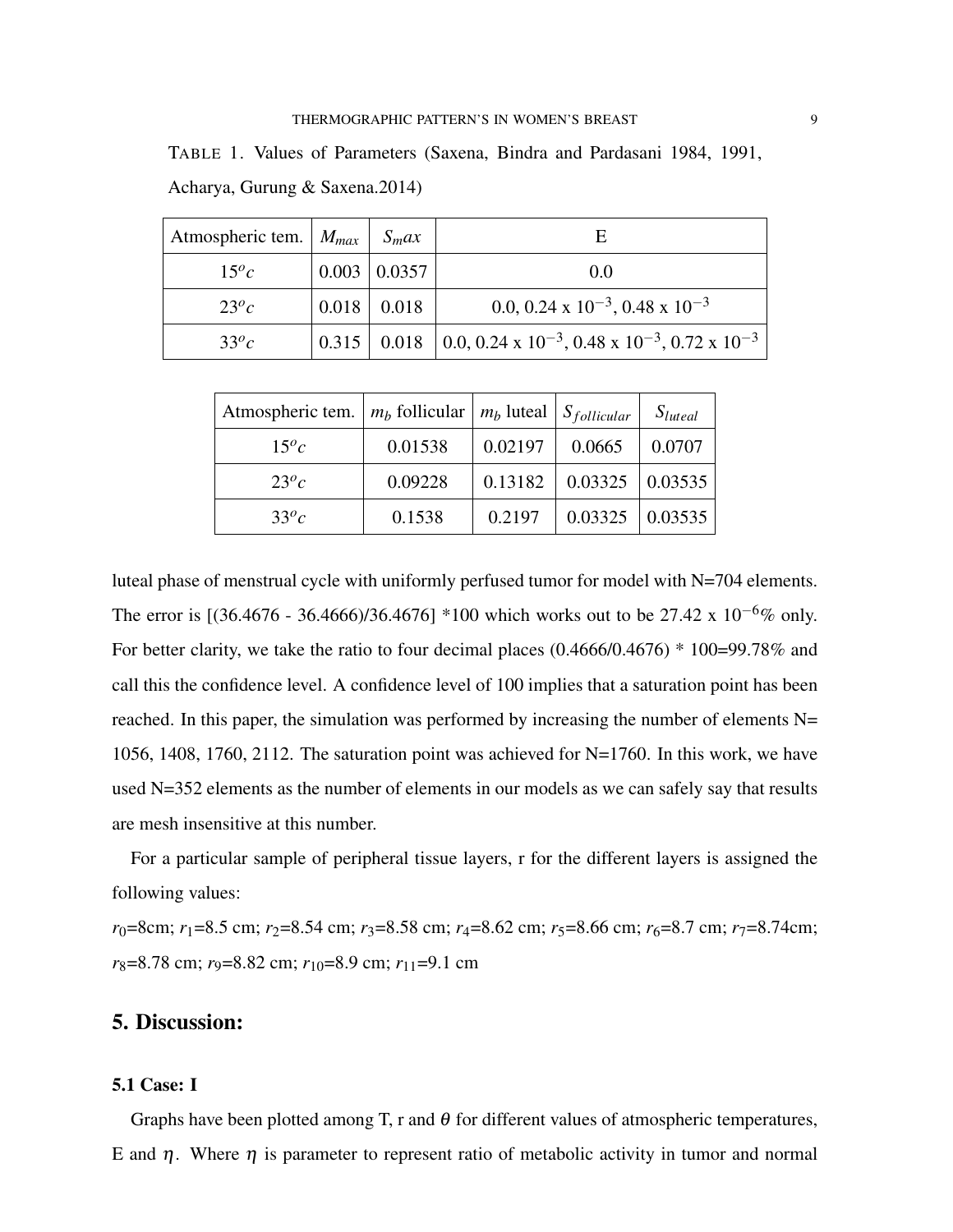tissues, which is found to vary between 1 to 7 times of that in normal tissues. Here for particular samples of tumor we take  $\eta = 5.0$  which implies that tumor has metabolic activity 5 times of that in normal tissues.

Figures 2 to 13 show the temperature distribution along r and  $\theta$  in a women's breast. Figures 2 to 7 are for case -1 boundary condition and 8 to 13 are for case -II boundary condition, with and without tumor for normal case and during different phases of menstrual cycle. In these figures, the temperature reduces slowly from the breast core to the junction of sub dermal tissues and dermis and then the falls sharply as we move towards the outer surface. This is because the heat loss takes place from the outer surface to the environment. Also, the slope of the temperature profiles changes at the junctions of subdermal tissues and dermis, and dermis and epidermis. This is because of the different physiological properties of each layer. The maximum thermal disturbances are observed in and around the tumor region in the dermal part of the breast. Further, these thermal disturbances are higher during luteal and follicular phases of menstrual cycle as compared to those without menstrual cycle. In Figures 5, 6 and 7,  $\eta$ =0 represents absence of tumor. In Figures 5, 6 and 7, it is observed that gaps between curves are more in Fig 7 for luteal phase as compared to Fig 6 for follicular phase and Fig 5 for normal case i.e. without menstrual cycle. This implies that thermal effect in Fig 6 is more visible than that in Fig 5 and the thermal effect of tumor in Fig 7 is more visible as compared to that in Fig6. The results obtained here for the normal case are in agreement with biological facts and those obtained by earlier research workers [28,20].

#### 5.2 Case: II

The temperature profiles for peripheral regions of the women's breast involving a tumor have been computed using the variable boundary condition and are shown in Figures (8), (10) and (12) for  $T_a = 15^{\circ}\text{C}$ , E=0 and  $\eta = 5.0$  respectively. It can be observed that the temperature varies between 37 and 36<sup>0</sup>C at  $r = 8$  cm along the angular direction in the core of breast. This parabolic variation of temperature at the inner boundary is because of the variable boundary condition. Also, the effect of the parabolic variation of temperature at the inner boundary is observed on the temperature profiles in the region from inner core to the surface of the breast. We observe the change in the slope of the curves at the junctions of the normal tissues and tumor in all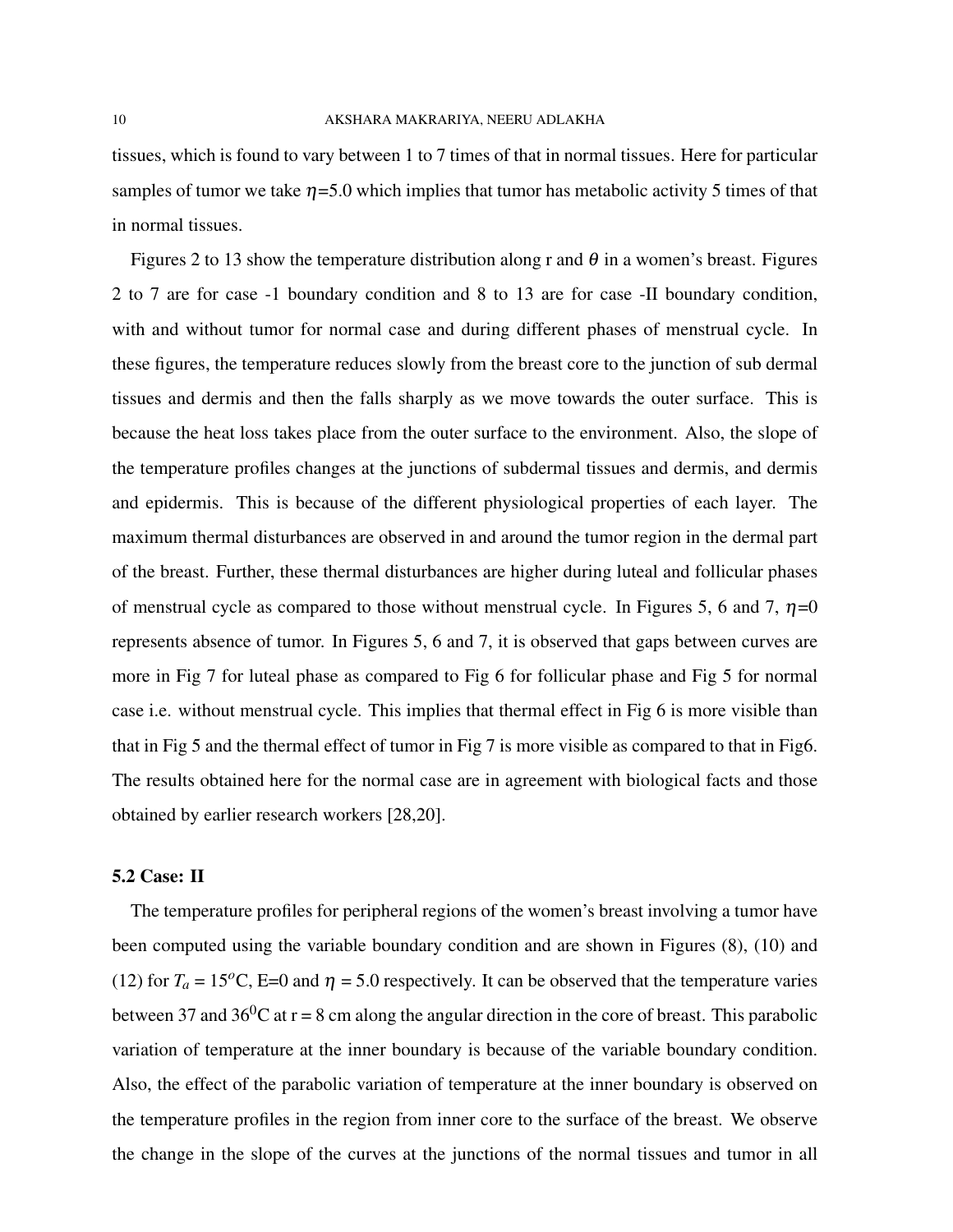these figures. The results obtained for normal case are in agreements with biophysical facts and results of earlier research workers [20,28].

Figures (9) (11) and (13) show the differences in temperature disturbances in women's breast due to presence of a tumor in absence of menstrual cycle and during different phases of menstrual cycle respectively. The peak values in Figures (9), (11) and (13) are  $0.37^0C$ ,  $0.42^0C$  and  $0.47<sup>0</sup>C$  respectively. Thus, the thermal effect of tumor on surrounding tissues is higher in luteal phase as compared to that in follicular phase and this thermal effect of tumor in follicular phase is higher than that in case of absence of menstrual cycle. The peaks and ridges give us an idea about the location of different layers of uniformly perfused tumor in the woman's breast. The range of values of temperature difference because of the presence and absence of a tumor gives us an idea about the accuracy that is required by the equipment used to measure the temperatures in order to able detect to tumors. The maximum thermal disturbances are observed in and around the tumor region in the dermal part of the breast. Further, these thermal disturbances are higher during luteal and follicular phases of menstrual cycle as compared to normal days due to hormonal changes in women's breast during menstrual cycle. Thus, it is observed that the thermographic patterns in women's breast vary with the atmospheric temperature presence and absence of menstrual cycle and different types of tumors characterized by different rates of metabolic activity in tumors. In all it is observed that the nature of thermographic patterns due to malignant tumor in breast is similar in absence of menstrual cycle and in presence of follicular and luteal phases of menstrual cycle, but these thermographic patterns differ in magnitude for all the above three cases. This difference in magnitude of thermographic patterns can be useful to address the issues of specificity and sensitivity of thermal diagnosis of tumor.

### 6. Conclusion:

A finite element model is constructed and successfully employed to study the thermographic patterns in women's breast involving uniformly perfused tumor in absence and presence of menstrual cycle. On the basis of results, it is concluded that the follicular and luteal phases influence the thermographic patterns in women's breast in presence and absence of tumor. This influence of luteal and follicular phases will affect the diagnosis of tumor by thermography. The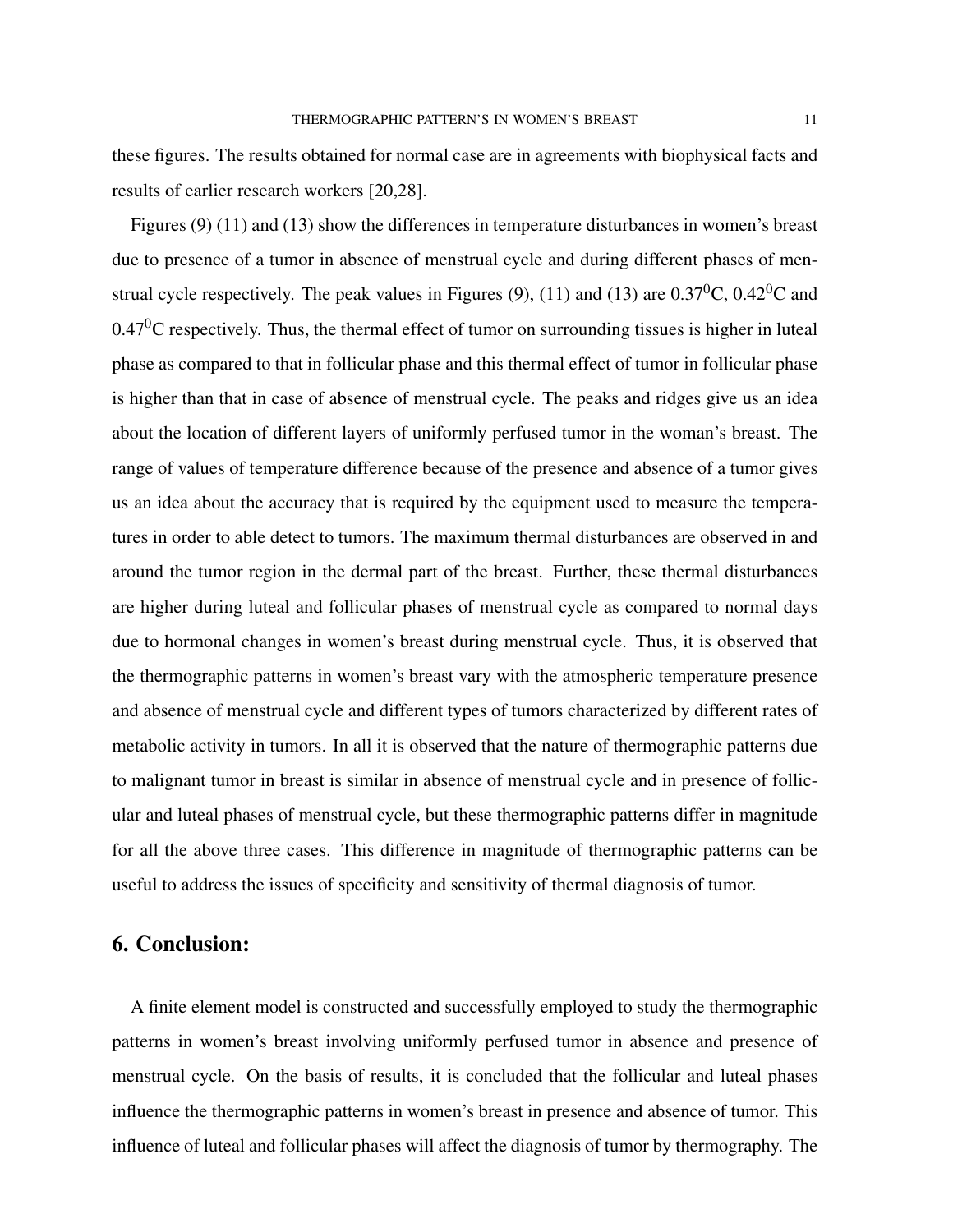effect of tumor on thermographic patterns in breast is more visible in luteal phase than that in follicular phase and this effect during follicular phase is more visible than that in normal case i.e. absence of menstrual cycle. Thus, it is concluded and recommended that the thermographic patterns in womans breast involving malignant tumor should be obtained by thermal imaging in absence of menstrual cycle and during both the follicular and luteal phases of menstrual to address the issues of sensitivity and specificity. The changes in magnitude of thermal patterns in all these three cases can be analysed for confirmation and rejection of the test in order to avoid the false negative and false positive results.

#### Acknowledgement:

Authors are grateful to Science and Engineering Research Board, Department of Science & Technology, New Delhi, India for providing assistance for this work under NPDF- Scheme. Also authors are thankful to Department of Biotechnology, New Delhi, India and M.P. council of Science and Technology, Bhopal, INDIA for providing Bioinformatics Infrastructure facility at MANIT, Bhopal, INDIA to carry out this work.

### Author contributions statements:

N. Adlakha conceptualized the study. N. Adlakha & A. Makrariya developed the model and derived the equations. A. Makrariya performed computer simulation and complied the results. Both authors performed analysis the results and drafted the manuscript. Both authors have reviewed and approved the version of the manuscripts.

### Conflict of Interests

The authors declare that there is no conflict of interests.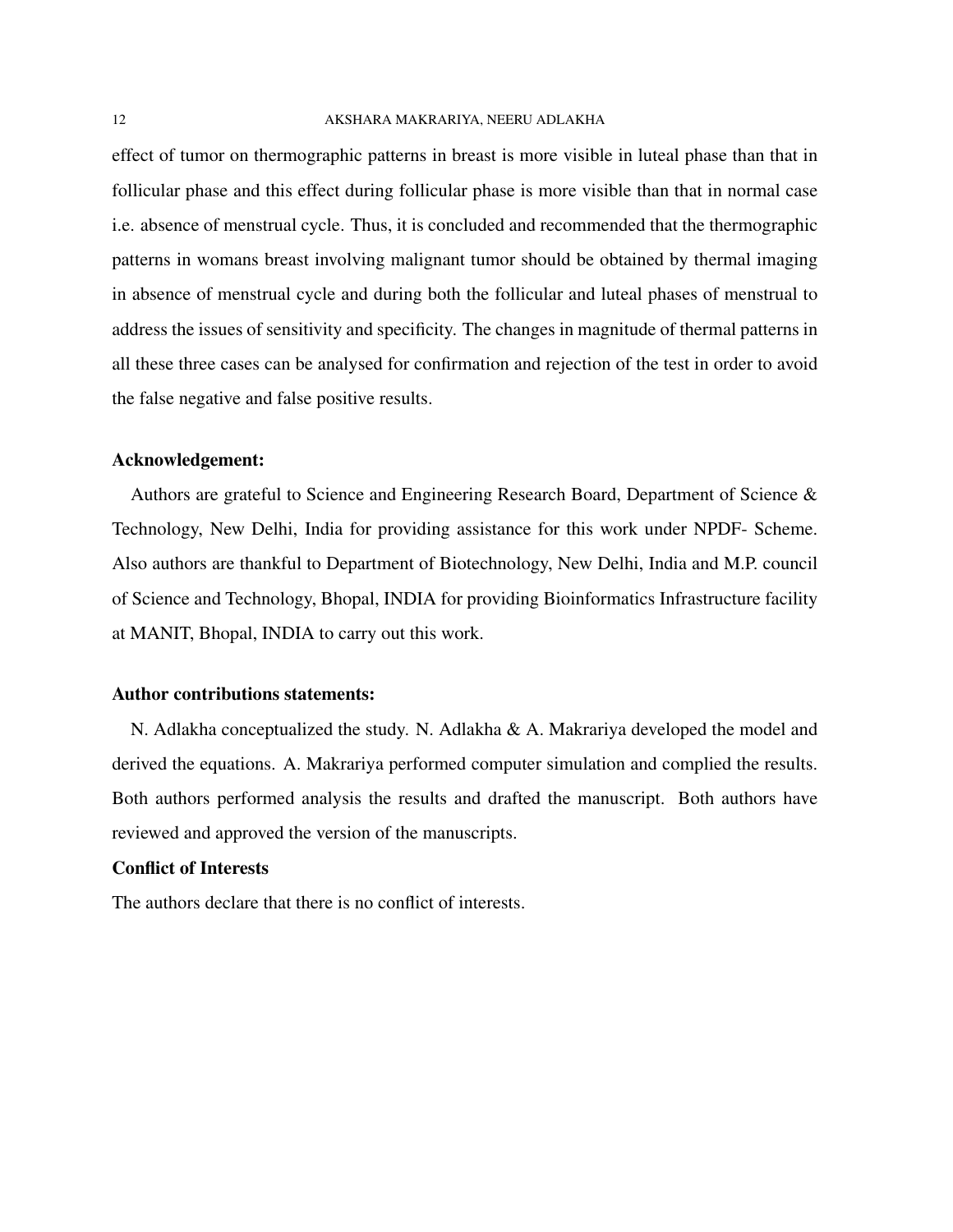

FIGURE 1. Discretization of region



FIGURE 2. Temperature distribution along r and  $\theta$  in normal condition womens breast without a tumor in absence of menstrual cycle for  $T_a=23^0C$ , E=0.24\*10<sup>-3</sup> Case-I boundary condition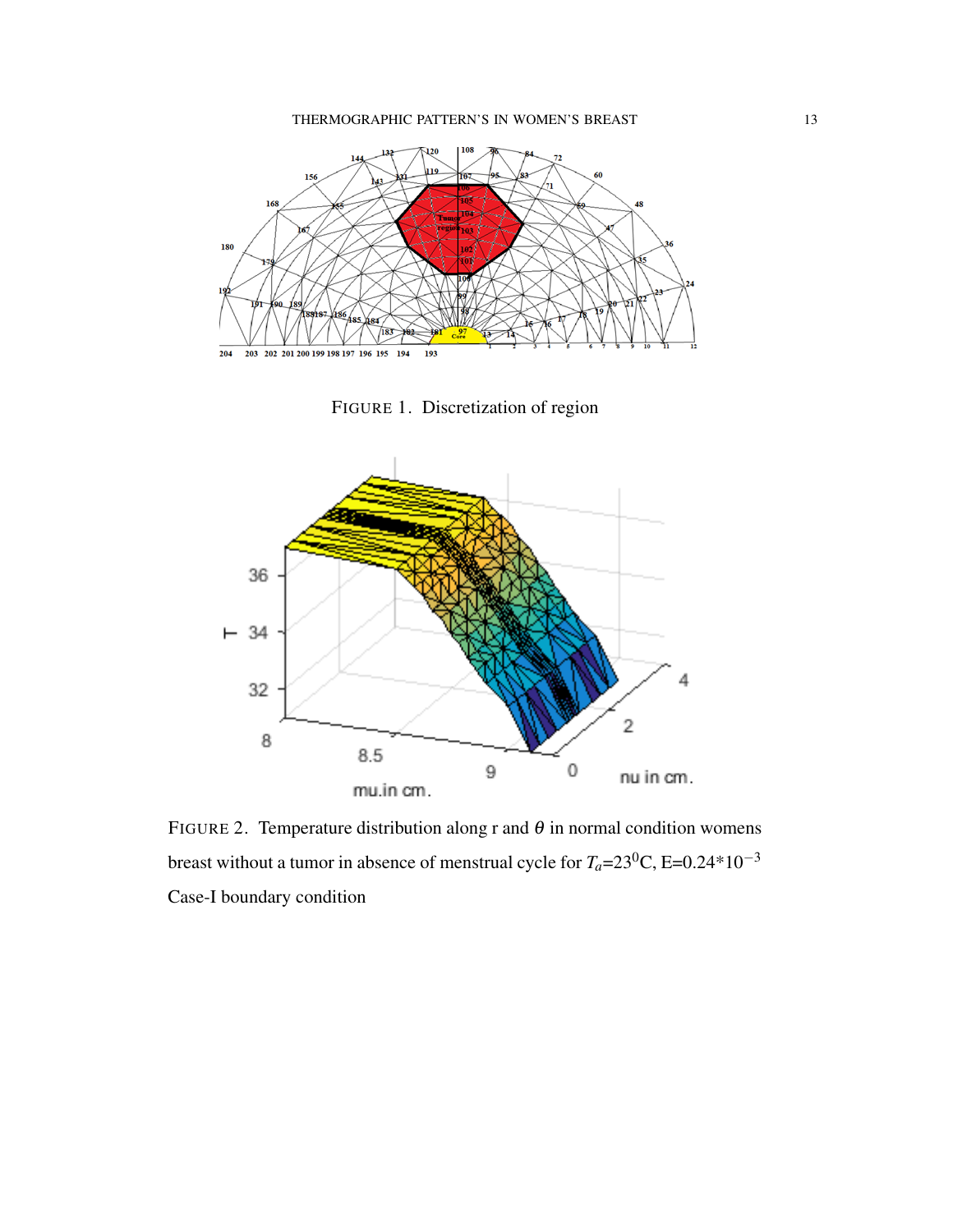

FIGURE 3. Temperature distribution along r and  $\theta$  in womens breast without a tumor during follicular phase of menstrual cycle for  $T_a=23^0C$ , E=0.24\*10<sup>-3</sup> gm/*cm*2min Case-I boundary condition.



FIGURE 4. Temperature distribution along r and  $\theta$  in womens breast without a tumor during luteal phase of menstrual cycle for  $T_a = 23^0C$ , gm/*cm*<sup>2</sup>min Case-I boundary condition.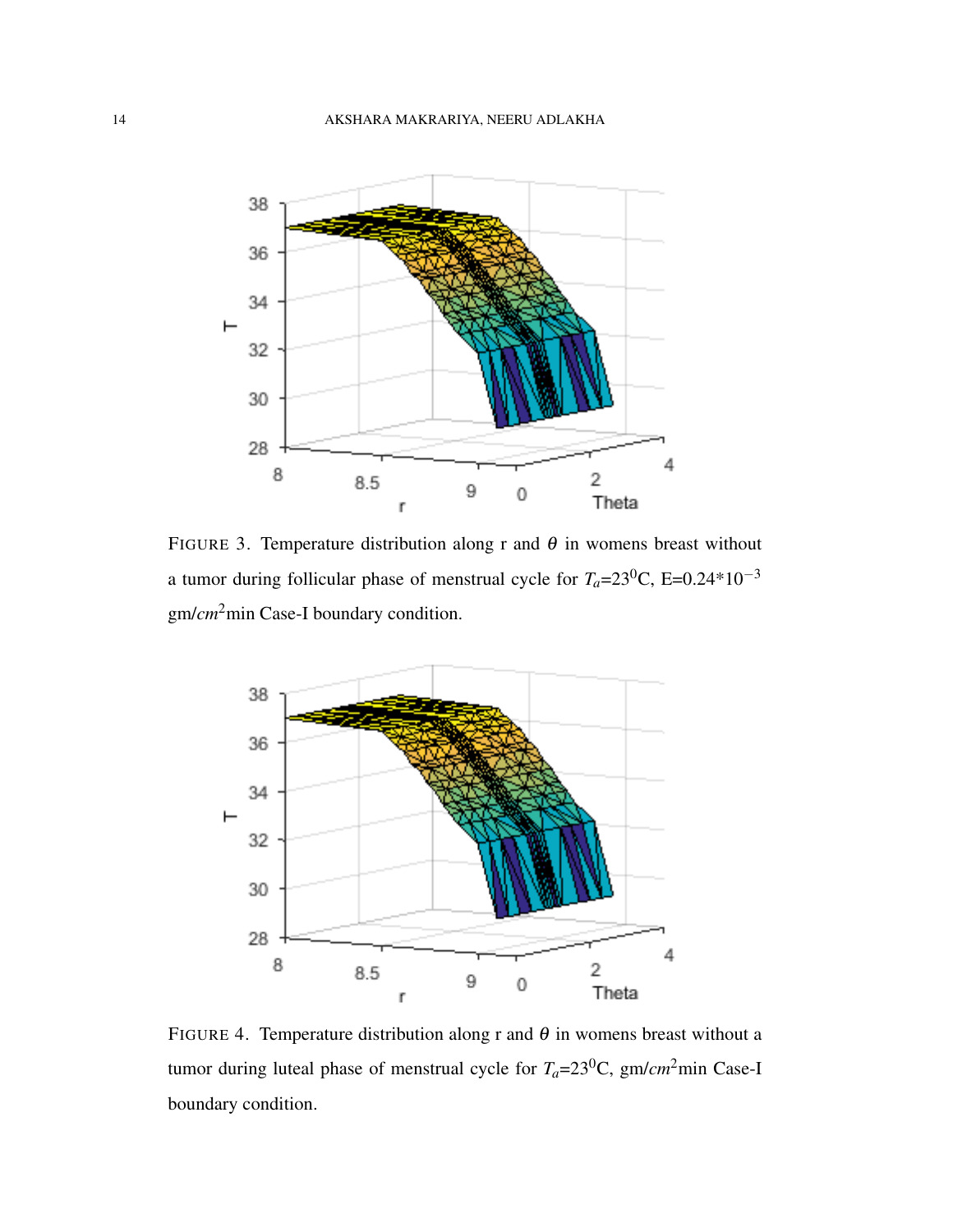

FIGURE 5. Temperature distribution along r and  $\theta$  in normal condition womens breast with a tumor in absence of menstrual cycle for *Ta*=150C, E=0 gm/*cm*2min,  $\eta$ =5.0 Case-II boundary condition,



FIGURE 6. Distribution of temperature differences between womens breast with and without tumor in absence of menstrual cycle for  $T_a=15^0C$ , E=0 gm/*cm*<sup>2</sup>min and  $\eta = 5.0$  Case-II boundary condition.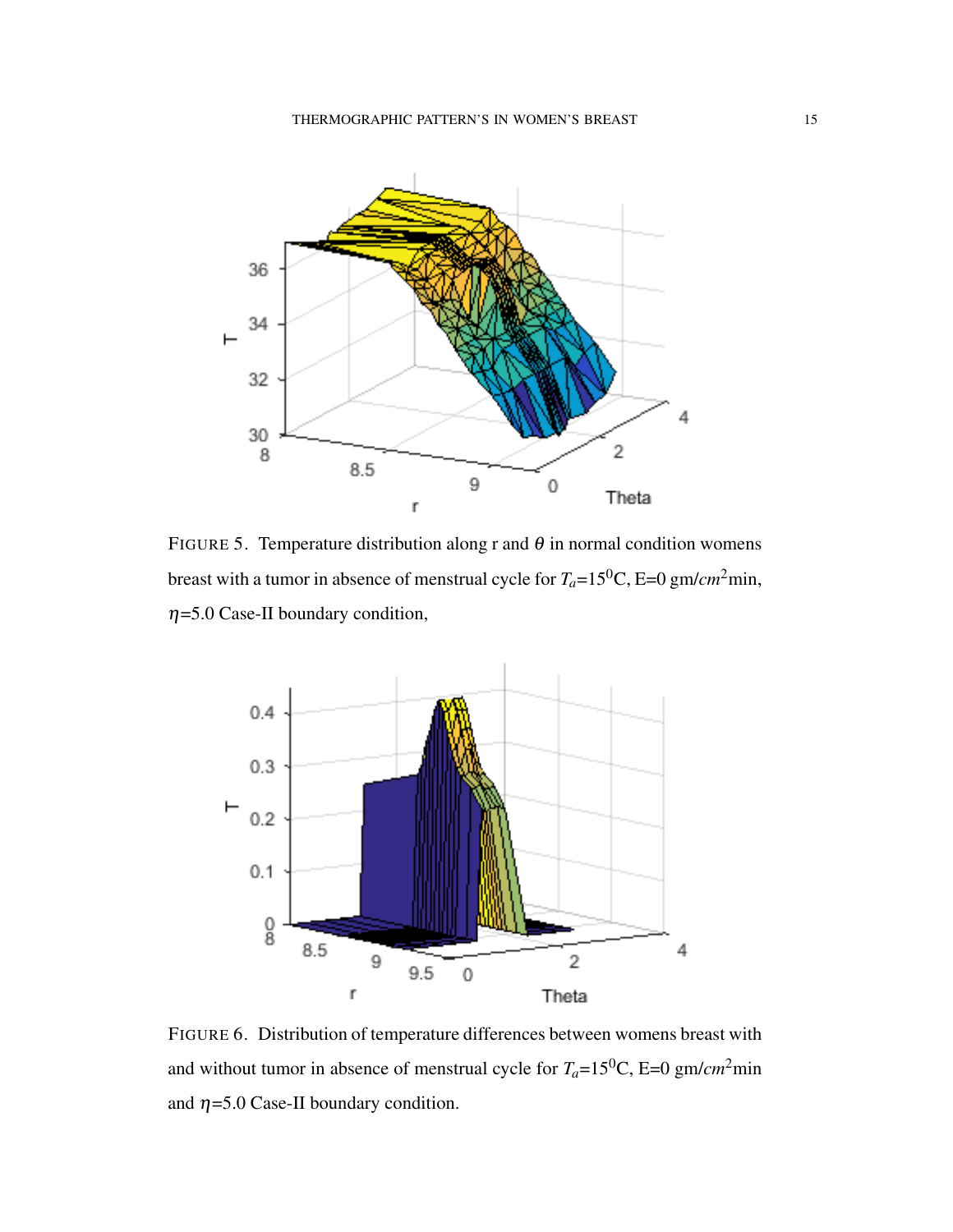

FIGURE 7. Temperature distribution along r and in womens breast with a tumor during follicular phase of menstrual cycle for  $T_a=150^0$ C, E=0 gm/*cm*<sup>2</sup>min  $\eta=5.0$ Case-II boundary condition.



FIGURE 8. Distribution of temperature differences between womens breast with and without tumor during follicular phase of menstrual cycle for  $T_a=150^0C$ , E=0 gm/ $cm<sup>2</sup>$ min and  $\eta$ =5.0 Case-II boundary condition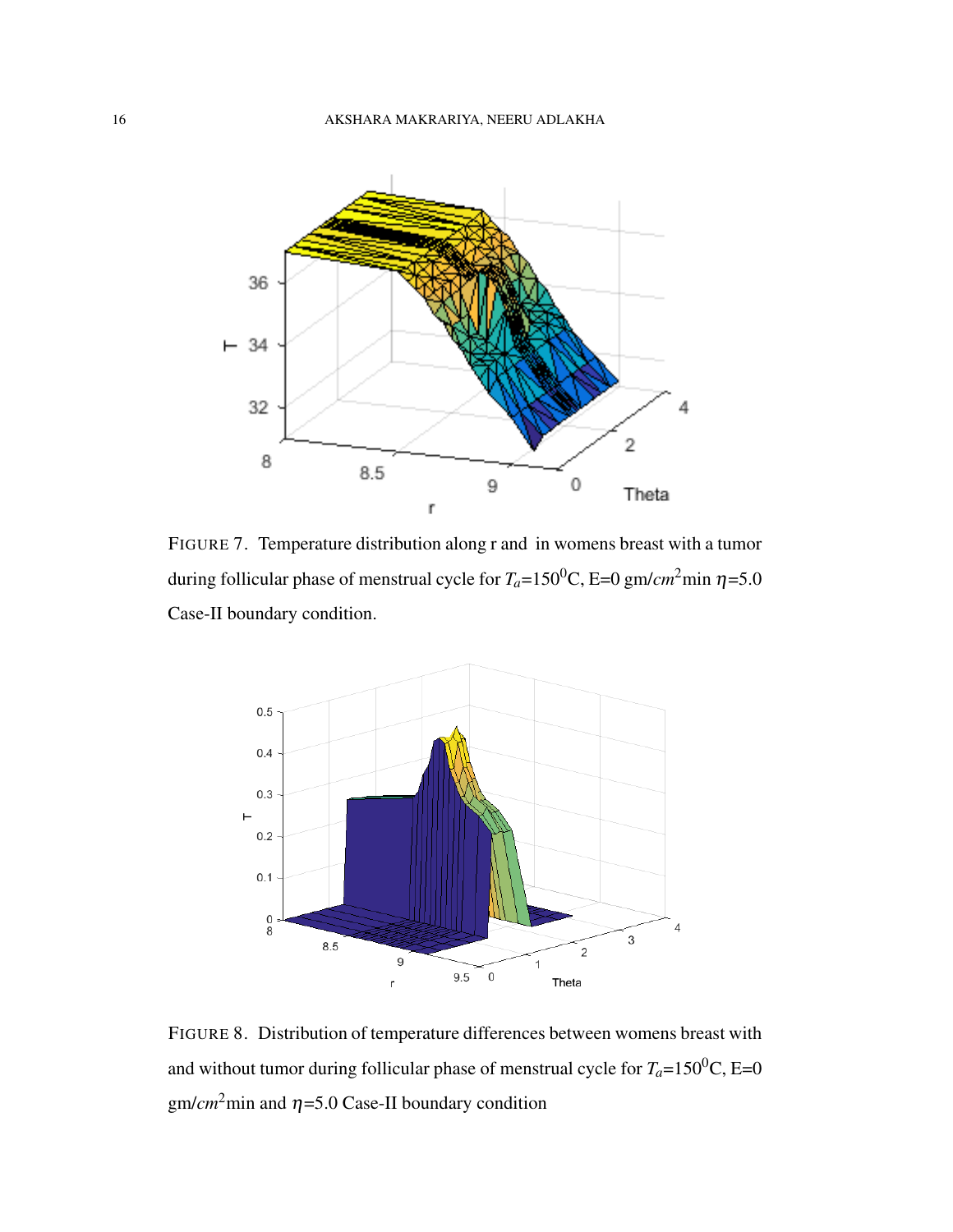

FIGURE 9. Temperature distribution along r and  $\theta$  in womens breast with a tumor during luteal phase of menstrual cycle for  $T_a=150^0C$ , E=0 gm/*cm*<sup>2</sup>min,  $\eta$ =5.0 Case-II boundary condition.



FIGURE 10. Distribution of temperature differences between womens breast with and without tumor during luteal phase of menstrual cycle for  $T_a=150^0C$ , E=0 gm/*cm*<sup>2</sup>min and  $\eta$ =5.0. Case -II boundary condition.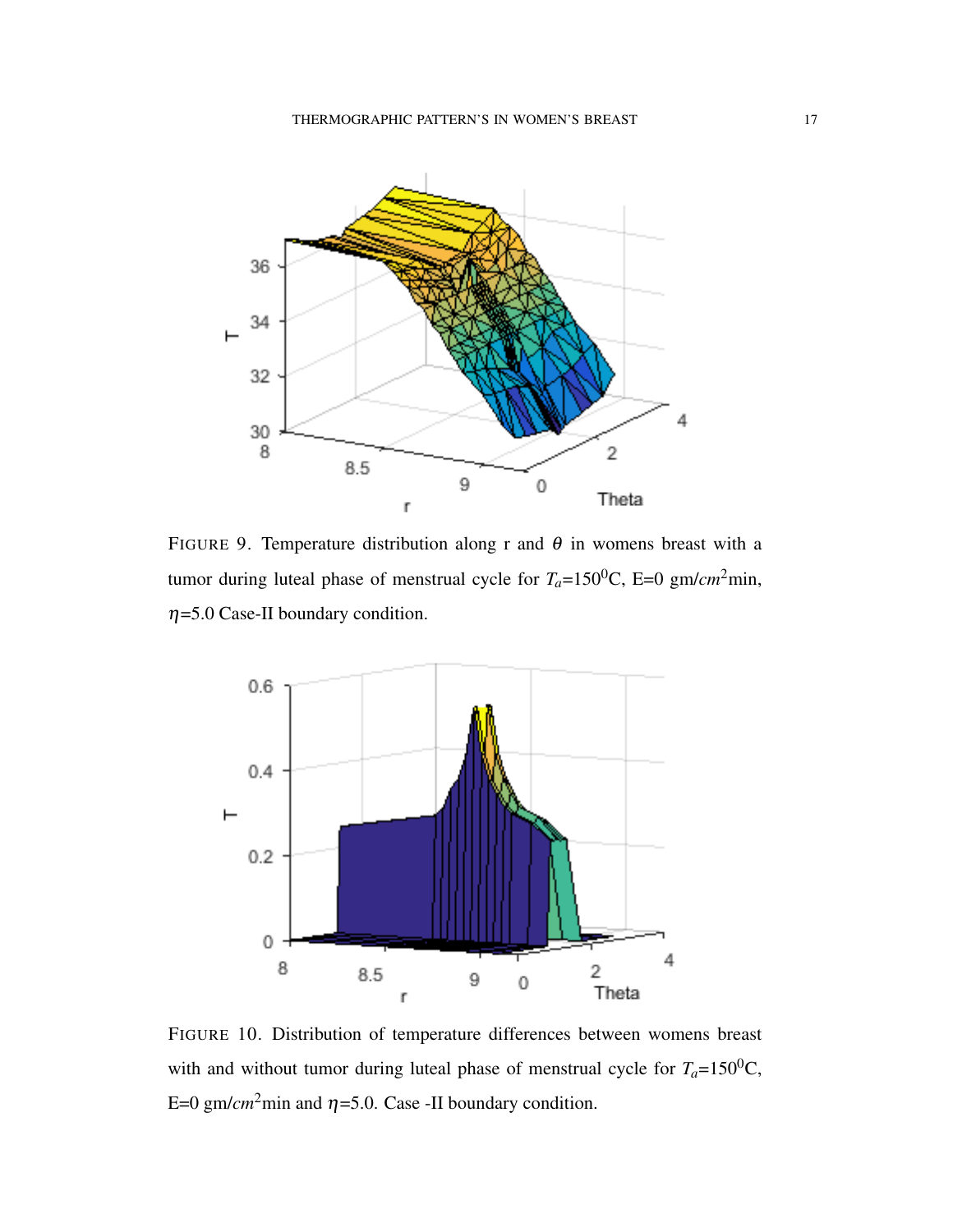#### **REFERENCES**

- [1] M. Agrawal, N. Adlakha and K.R. Pardasani, Semi numerical Model to Study Temperature Distribution in Peripheral Layers of Elliptical and Tapered Shaped Human Limbs, J. Mech. Med. Biol. 10(1) (2010), 57-72.
- [2] M. Agrawal, N. Adlakha and K.R. Pardasani, Three-Dimensional Finite Element Model to study heat flow in Dermal Region of elliptical and tapered shaped human limbs, Appl. Math. Comput. 217(8) (2010), 4129- 4140.
- [3] M. Agrawal, N. Adlakha, K.R. Pardasani, Finite Element Model to study Thermal Effect of Uniformly Perfused Tumor in Dermal layers of Elliptical Shaped Human Limbs. Int. J. Biomath. 4 (02) (2011), 241-254.
- [4] M. Agrawal, K.R. Pardasani, N. Adlakha, , Finite element model to study the thermal effect of tumors in dermal regions of irregular tapered shaped human limbs, Int. J. Therm. Sci. 98 (2015), 287-295.
- [5] M. Agrawal, K.R. Pardasani, N. Adlakha, Steady state temperature distribution in dermal regions of an irregular tapered shaped human limb with variable eccentricity, J. Therm. Biol. 44 (2014), 27-34.
- [6] M. Agrawal, K.R. Pardasani, Finite element model to study temperature distribution in skin and deep tissues of human limbs, J. Therm. Biol. 62 (2016), 98-105.
- [7] S. Acharya, D. B. Gurung and V. P. Saxena, Mathematical Modeling of Sex Related Differences in the Sensitivity of the Sweating Heat Responses to Change in Body Temperature, Br. J. Math. Computer Sci. 12(4)(2016), 1-11, Article ID 20068.
- [8] S. Acharya, D. B. Gurung and V. P. Saxena, Human males and females body thermoregulation: Perfusion effect analysis, J. Therm. Biol. 45 (2014), 30-36.
- [9] S. Acharya, D. B. Gurung and V. P. Saxena, Transient Temperature Distribution in Human Males and Females Body due to Variation in Perfusion Effect, Int. J. Appl. Math. 29 (2014), 1263-1270.
- [10] K.N. Chao, W.J. Yang, Response of skin and tissue temperature in sauna and steam baths. Bio. Mech. Symp, ASME, AMD 1 (1975), 6971.
- [11] T.E. Cooper, G.J. Trezek, A probe technique for determining the thermal conductivity of tissue. ASME J. Heat Transf. 94 (1972), 133140.
- [12] D.B. Gurung, FEM approach to one dimensional unsteady temperature distribution in human dermal parts with quadratic shape function. J. Appl. Math. Inf. 27 (2009), 301-303.
- [13] D.B. Gurung, Transient temperature distribution in human dermal part with protective layer at low atmospheric temperature. Int. J. Biomath. 3 (4) (2010), 439-451.
- [14] P. Jas and K. R. Pardasani, Numerical simulation of the effect of polycythemia Vera 'on heat flow in human dermal regions, Ind. J. Pure. Appl. Math. 31(12) (2000), 15951606.
- [15] M. A. Khanday and V. P. Saxena, Finite element approach for the study of thermoregulation in human head exposed to cold environment. AIP Conf. Proc. 1146, 375 (2009).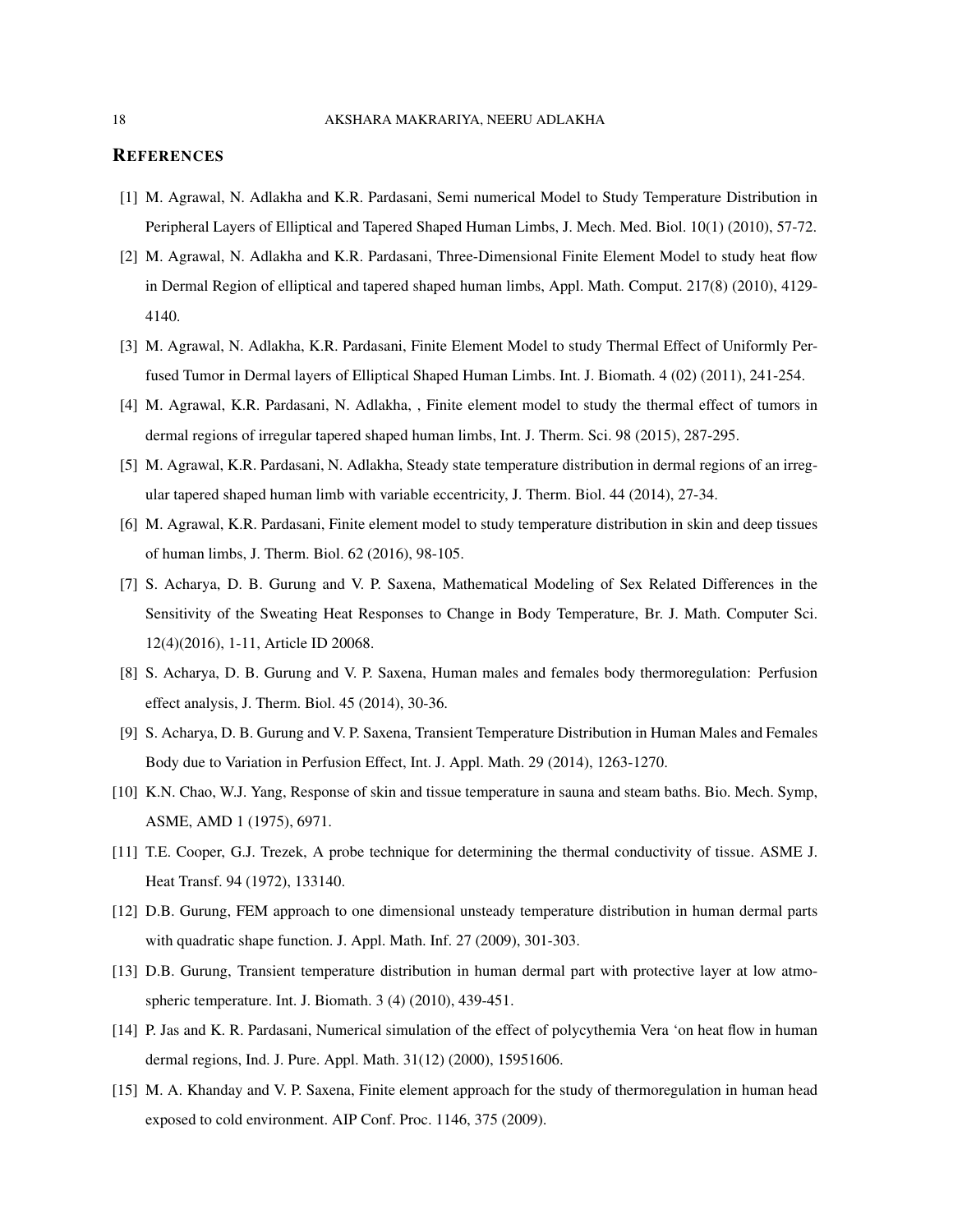- [16] M.A. Khanday and F. Hussain, Explicit formula of finite difference method to estimate human peripheral tissue temperatures during exposure to severe cold stress, J. Therm. Bio. 48 (2014), 51-55.
- [17] M.A. Khanday and K. Najar, Mathematical and numerical analysis of thermal distribution in cancerous tissues under the local heat therapy, Int. J. Biomath. 10 (07) (2017), Article ID 1750099.
- [18] M. Mannu and R. M. Pidaparti, Breast tumor a simulation and parameters estimation using evolutionary algorithms, Model. Simul. Eng. 2008 (2008), Article ID 756436.
- [19] A. Makrariya and N. Adlakha, Two-dimensional finite element model of temperature distribution in dermal tissues of extended spherical organs of a human body. Int. J. Biomath, 6 (2013), Article ID 1250065.
- [20] A. Makrariya and N. Adlakha, Two Dimensional Finite Element Model to Study Temperature Distribution in Peripheral Regions of Extended Spherical Human Organs Involving Uniformly Perfused Tumors, Int. J. Biomath. 8 (2015), Article ID 1550074 .
- [21] A. Makrariya and N. Adlakha, Quantitative Study of Thermal Disturbances due to Non-Uniformly Perfused Tumors in Peripheral Regions of Womens breast, Cancer Inform. 16 (2017), 1-13 .
- [22] M.M. Osman and E.M. Afify, Thermal modeling of the normal womans breast, J. Biomech. Eng. 106 (1984), 123-130.
- [23] M.M. Osman and E.M. Afify, Thermal modeling of the malignant womans breast, J. Biomech. Eng. 110 (1988), 269- 276.
- [24] M.M. Osman, Effect of arterio- venous heat exchange on breast temperature profile, J. Phys. III France, 4 (1994), 435-442.
- [25] H. Pennes, Analysis of tissue and arterial blood temperature in the resting human forearm. J. Appl. Phys. 1 (1948), 93-122.
- [26] A.M Patterson, Measurement of temperature profiles in human skin, South African J. Sci. 72 (1976), 78-79.
- [27] K.R. Pardasani, and V.P. Saxena, Temperature distribution in skin and subcutaneous tissues with a uniformly perused tumor in the dermis. Proc. Natl. Acad. Sci. India Sec. A, 60 (1990), 11-20 .
- [28] K.R.Pardasani and N. Adlakha, Exact solution to a heat flow problem in peripheral tissue layers with a solid tumor in the dermis, Ind. J. Pure. Appl. Math. 22 (1991), 679-687 .
- [29] K.R. Pardasani and N. Adlakha, Coaxial circular sector elements to study two- dimensional heat distribution problem in dermal regions of human limbs, Math & Comp. Mod., 22 (1995), 127-140 .
- [30] K.R. Pardasani and N. Adlakha, Two-dimensional Steady State Temperature Distribution in Annular Tissues of a human or animal body. Ind. J. Pure App. Math. 24 (1993), 721-728 .
- [31] K.R.Pardasani and V.P.Saxena, exact solution to temperature Distribution problem in Annular Skin Layers. Bull. Calcutta Math. Soc. 81 (1989), 1-8.
- [32] W Perl, Heat and matter distribution equation to include clearance by capillary blood flow, Ann. N.Y. Acad. Sci. 108 (1963), 92-105 .